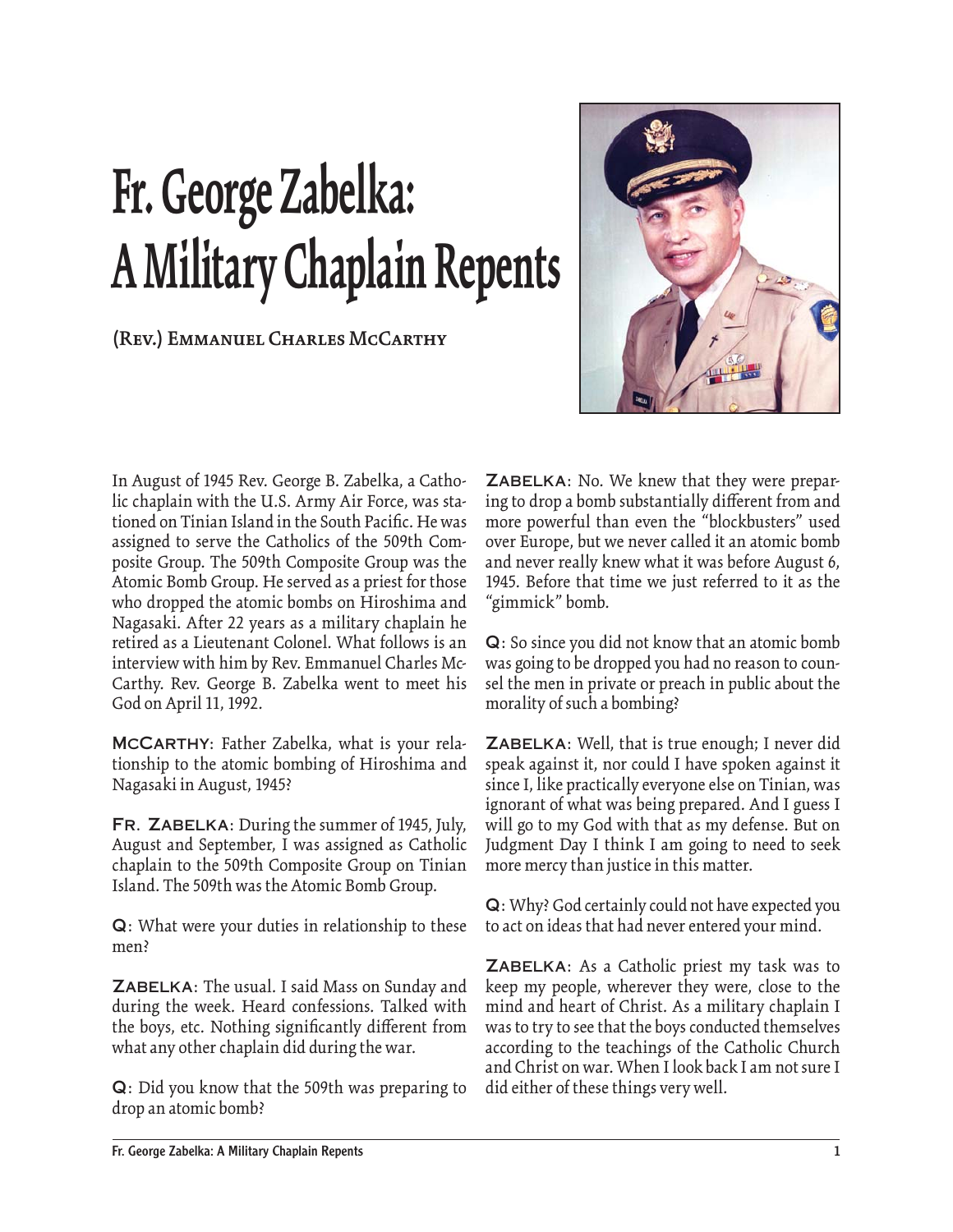## Q: Why do you think that?

**ZABELKA:** What I do not mean to say is that I feel myself to have been remiss in any duties that were expected of me as a chaplain. I saw that the Mass and the sacraments were available as best I could. I even went out and earned paratrooper wings in order to do my job better. Nor did I fail to teach and preach what the Church expected me to teach and preach—and I don't mean by this that I just talked to the boys about their sexual lives. I and most chaplains were quite clear and outspoken on such matters as not killing and torturing prisoners. But there were other areas where things were not said quite so clearly.

## Q: For example?

**ZABELKA:** The destruction of civilians in war was always forbidden by the Church, and if a soldier came to me and asked if he could put a bullet through a child's head, I would have told him absolutely not. That would be mortally sinful. But in 1945 Tinian Island was the largest airfield in the world. Three planes a minute would take off from it around the clock. Many of these planes went to Japan with the express purpose of killing not one child or one civilian but of slaughtering hundreds and thousands of children and civilians—and I said nothing.

Q: Why not? You certainly knew civilians were being destroyed by the thousands in these raids, didn't you?

**ZABELKA:** Oh, indeed I did know, and I knew with a clarity that few others could have had.

## Q: What do you mean?

**ZABELKA:** As a chaplain I often had to enter the world of the boys who were losing their minds because of something they did in war. I remember one young man who was engaged in the bombings of the cities of Japan. He was in the hospital on Tinian Island on the verge of a complete mental collapse.

He told me that he had been on a low-level bombing mission, flying right down one of the main streets of the city, when straight ahead of him appeared a little boy, in the middle of the street, looking up at the plane in a childlike wonder. The man knew that in a few seconds the child would be burned to death by napalm which had already been released.

Yes, I knew civilians were being destroyed, and knew it perhaps in a way others didn't. Yet I never preached a single sermon against killing civilians to men who were doing it.

Q: Again, why not?

ZABELKA: Because I was "brainwashed"! It never entered my mind to publicly protest the consequences of these massive air raids. I was told the raids were necessary; told openly by the military and told implicitly by my Church's leadership. To the best of my knowledge no American cardinals or bishops were opposing these mass air raids. Silence in such matters, especially by a public body like the American bishops, is a stamp of approval.

The whole structure of the secular, religious, and military society told me clearly that it was all right to "let the Japs have it." God was on the side of my country. The Japanese were the enemy, and I was absolutely certain of my country's and Church's teaching about enemies; no erudite theological text was necessary to tell me. The day-in-day-out operation of the state and the Church between 1940 and 1945 spoke more clearly about Christian attitudes towards enemies and war than St. Augustine or St. Thomas Aquinas ever could.

I was certain that this mass destruction was right, certain to the point that the question of its morality never seriously entered my mind. I was "brainwashed" not by force or torture but by my Church's silence and wholehearted cooperation in thousands of little ways with the country's war machine. Why, after I finished chaplaincy school at Harvard I had my military chalice officially blessed by the then Bishop Cushing of Boston. How much more clearly could the message be given? Indeed, I was "brainwashed"!

Q: So you feel that because you did not protest the morality of the bombing of other cities with their civilian populations, that somehow you are morally responsible for the dropping of the atomic bomb?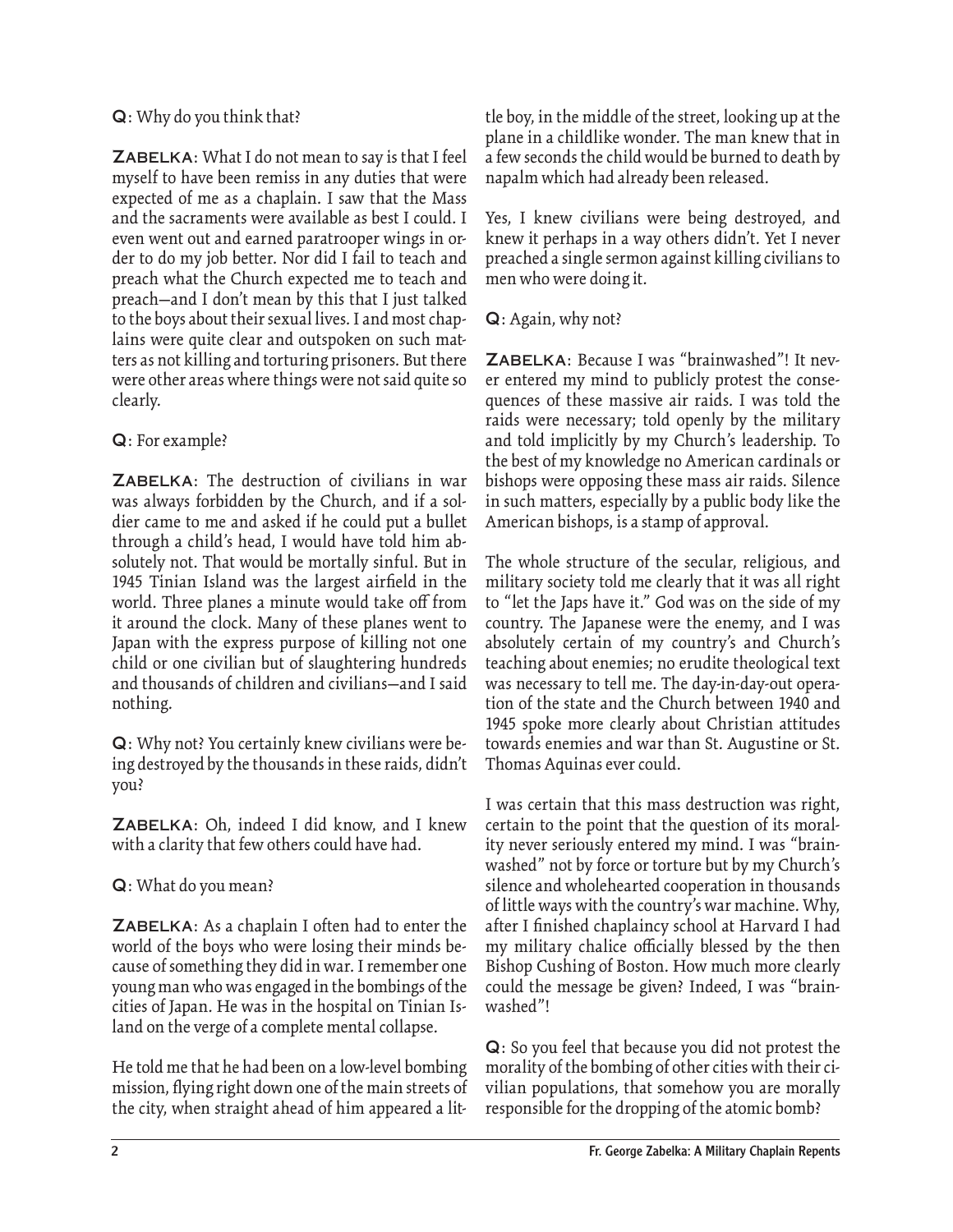**ZABELKA:** The facts are that seventy-five thousand people were burned to death in one evening of fire bombing over Tokyo. Hundreds of thousands were destroyed in Dresden, Hamburg, and Coventry by aerial bombing. The fact that forty-five thousand human beings were killed by one bomb over Nagasaki was new only to the extent that it was one bomb that did it.

To fail to speak to the utter moral corruption of the mass destruction of civilians was to fail as a Christian and a priest as I see it. Hiroshima and Nagasaki happened in and to a world and a Christian Church that had asked for it—that had prepared the moral consciousness of humanity to do and to justify the unthinkable. I am sure there are Church documents around someplace bemoaning civilian deaths in modern war, and I am sure those in power in the church will drag them out to show that it was giving moral leadership during World War II to its membership.

Well, I was there, and I'll tell you that the operational moral atmosphere in the Church in relation to mass bombing of enemy civilians was totally indifferent, silent, and corrupt at best-at worst it was religiously supportive of these activities by blessing those who did them.

I say all this not to pass judgment on others, for I do not know their souls then or now. I say all this as one who was part of the so-called Christian leadership of the time. So you see, that is why I am not going to the day of judgment looking for justice in this matter. Mercy is my salvation.

Q: You said the atomic bombing of Nagasaki happened to a Church that "had asked for it." What do you mean by that?

**ZABELKA:** For the first three centuries, the three centuries closest to Christ, the Church was a pacifist Church. With Constantine the church accepted the pagan Roman ethic of a just war and slowly began to involve its membership in mass slaughter, first for the state and later for the faith.

Catholics, Orthodox, and Protestants, whatever other differences they may have had on theological esoterica, all agreed that Jesus' clear and unambiguous

teaching on the rejection of violence and on love of enemies was not to be taken seriously. And so each of the major branches of Christianity by different theological methods modified our Lord's teaching in these matters until all three were able to do what Jesus rejected, that is, take an eye for an eye, slaughter, maim, torture.

It seems a "sign" to me that seventeen hundred years of Christian terror and slaughter should arrive at August 9, 1945 when Catholics dropped the A-Bomb on top of the largest and first Catholic city in Japan. One would have thought that I, as a Catholic priest, would have spoken out against the atomic bombing of nuns. ([Members of] three orders of Catholic sisters were destroyed in Nagasaki that day.) One would have thought that I would have suggested that as a minimal standard of Catholic morality, Catholics shouldn't bomb Catholic children. I didn't.

I, like that Catholic pilot of the Nagasaki plane, was heir to a Christianity that had for seventeen hundred years engaged in revenge, murder, torture, the pursuit of power and prerogative and violence, all in the name of our Lord.

I walked through the ruins of Nagasaki right after the war and visited the place where once stood the Urakami Cathedral. I picked up a piece of a censer from the rubble. When I look at it today I pray God forgives us for how we have distorted Christ's teaching and destroyed His world by the distortion of that teaching. I was the Catholic chaplain who was there when this grotesque process begun with Constantine reached its lowest point—so far.

Q: What do you mean by "so far"?

**ZABELKA:** Briefly, what I mean is that I do not see that the moral climate in relation to war inside or outside the Church has dramatically changed much since 1945. The mainline Christian Churches still teach something that Christ never taught or even hinted at, namely the Just War Theory, a theory that to me has been completely discredited theologically, historically, and psychologically.

So as I see it, until the various churches within Christianity repent and begin to proclaim by word and deed what Jesus proclaimed in relation to violence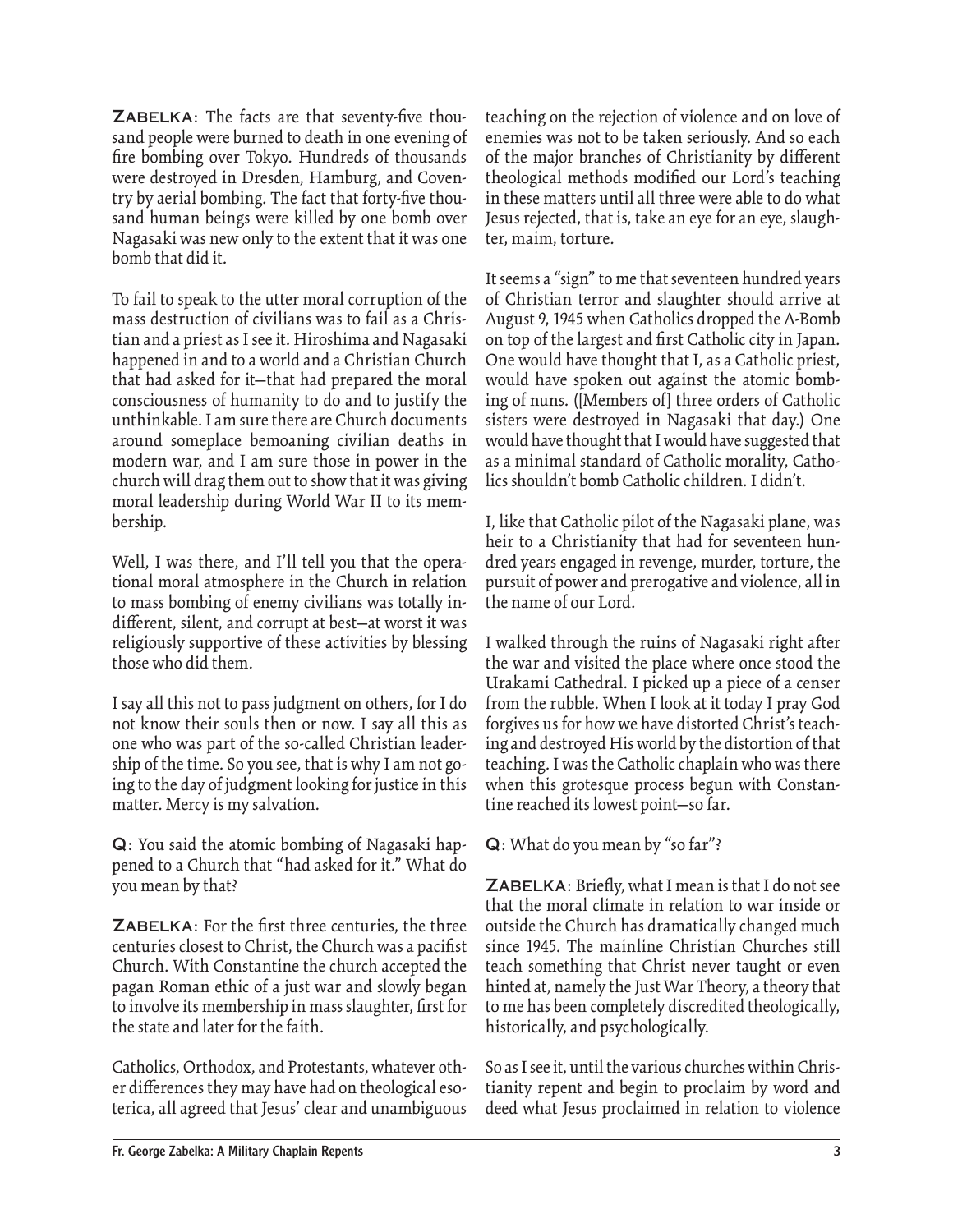and enemies, there is no hope for anything other than ever-escalating violence and destruction.

Until membership in the Church means that a Christian chooses not to engage in violence for any reason and instead chooses to love, pray for, help, and forgive all enemies; until membership in the Church means that Christians may not be members of any military, American, Polish, Russian, English, Irish, et al.; until membership in the Church means that the Christian cannot pay taxes for others to kill others; and until the Church says these things in a fashion which the simplest soul could understand until that time humanity can only look forward to more dark nights of slaughter on a scale unknown in history. Unless the Church unswervingly and unambiguously teaches what Jesus teaches on this matter it will not be the divine leaven in the human dough that it was meant to be.

"The choice is between nonviolence or nonexistence," as Martin Luther King, Jr. said, and he was not, and I am not, speaking figuratively. It is about time for the Church and its leadership in all denominations to get down on its knees and repent of this misrepresentation of Christ's words.

Communion with Christ cannot be established on disobedience to His clearest teachings. Jesus authorized none of His followers to substitute violence for love; not me, not you, not Jimmy Carter, not the pope, not a Vatican council, nor even an ecumenical council.

Q: Father Zabelka, what kinds of immediate steps do you think the church should take in order to become the "divine leaven in the human dough"?

**ZABELKA:** Step one should be that Christians the world over should be taught that Christ's teaching to love their enemies is not optional. I've been in many parishes in my life, and I have found none where the congregation explicitly is called upon regularly to pray for its enemies. I think this is essential.

I offer you step two at the risk of being considered hopelessly out of touch with reality. I would like to suggest that there is an immediate need to call an ecumenical council for the specific purpose of clearly declaring that war is totally incompatible with Jesus'

teaching and that Christians cannot and will not engage in or pay for it from this point in history on. This would have the effect of putting all nations on this planet on notice that from now on they are going to have to conduct their mutual slaughter without Christian support-physical, financial, or spiritual.

I am sure there are other issues which Catholics or Orthodox or Protestants would like to confront in an ecumenical council instead of facing up to the hard teachings of Christ in relationship to violence and enemies. But it seems to me that issues like the meaning of the primacy of Peter are nowhere near as pressing or as destructive of Church credibility and God's world as is the problem of continued Christian participation in and justification of violence and slaughter. I think the Church's continued failure to speak clearly Jesus' teachings is daily undermining its credibility and authority in all other areas.

Q: Do you think there is the slightest chance that the various branches of Christianity would come together in an ecumenical council for the purpose of declaring war and violence totally unacceptable activities for Christians under all circumstances?

**ZABELKA:** Remember, I prefaced my suggestion of an ecumenical council by saying that I risked being considered hopelessly out of touch with reality. On the other hand, what is impossible for men and women is quite possible for God if people will only use their freedom to cooperate a little.

Who knows what could happen if the Pope, the Patriarch of Constantinople, and the President of the World Council of Churches called with one voice for such a council? One thing I am sure of is that our Lord would be very happy if His Church were again unequivocally teaching what He unequivocally taught on the subject of violence.

Q: Fr. Zabelka, why after 39 years, did you now decide to return to Japan and join in a peace pilgrimage that will culminate for you in Hiroshima on August 6 and Nagasaki on August 9, 1984?

**ZABELKA:** I am old now. Soon I will go to meet my God. When the invitation came to join this peace pilgrimage, I felt that God had offered me "a great grace," as we used to say. So, I accepted.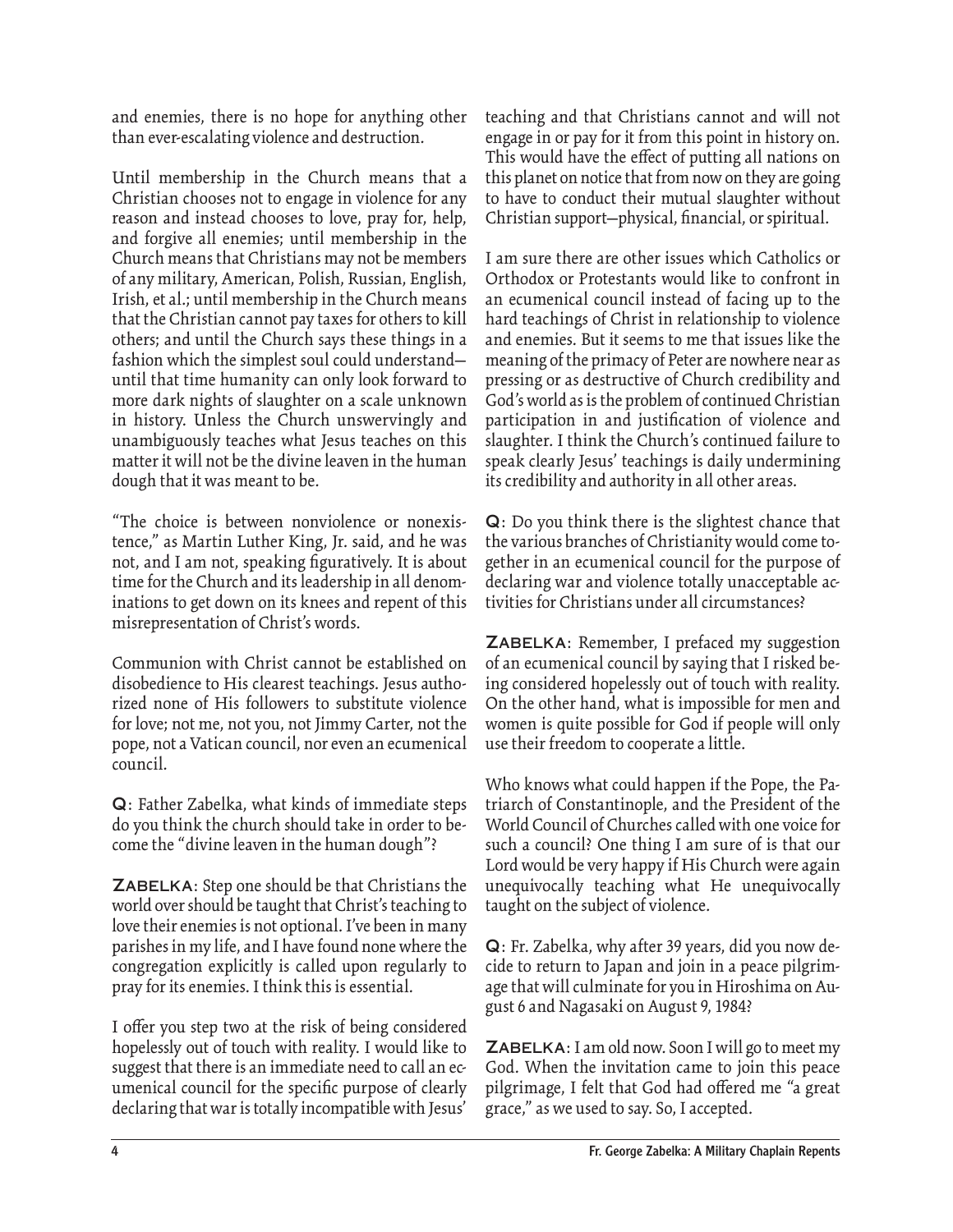**Q**: What do you mean, God has offered you "a great grace" by an invitation to join a peace walk?

**ZABELKA:** I do not mean to quibble about words but I did not experience the invitation as a request to join a peace walk. The invitation entered into my soul as "pilgrimage" not "walk." A pilgrimage is a journey one undertakes to holy places for holy reasons.

Q: But what holy places are you going to visit in Japan? My understanding was that you were going to Hiroshima and Nagasaki.

**ZABELKA:** Calvary, the place where Christ suffered and died at the hands of the civil and religious politicians of His day, is the holiest shrine in Christianity. Hiroshima and Nagasaki are Calvaries. For here, Christ in the bodies of the "least" was again tortured and put to death hundreds of thousands of times over by exactly the same dark and deceitful spirit of organized lovelessness that roamed Jerusalem two thousand years ago.

Q: But Calvary is where Christ suffered. He did not suffer in Hiroshima or Nagasaki.

Zabelka: God, Christ, lives in every human being. Our Lord tells us that what is done to the "least" is in fact now done to  $\lim_{M \to \infty}$ . I believe that! That is the only kind of God that I could adore and love, a God who lives in human history and suffers with people. I could only fear a god that sat as a depersonalized king above the anguish of humanity. This is part of what the Incarnation is all about. Christ suffers and dies at Hiroshima and Nagasaki. Therefore to condone or support war is to condone or support the call to "Crucify Him." To kill in war is, in fact, to be a "Christ-killer." I'm sorry I can say nothing else—if Calvary is a holy place, Hiroshima and Nagasaki are holy places.

Q: You said that a pilgrimage must not only be to a holy place but for holy reasons. What are your reasons?

**ZABELKA: Peace! Peace is the fruit of communion** with God. It is obvious to me that I, as well as humanity in general, are not in full communion with God, that we need to be reconciled with God. Jesus tells us that the condition now for reconciliation with God is

reconciliation of human beings with each other. The Christian is explicitly called to be an agent of reconciliation. The first step in the reconciliation process is repentance for one's sins, for what one has done to separate people from each other and thereby separate humanity from God. The reason I am going to Hiroshima and Nagasaki is to repent and to ask the forgiveness of those living and dead whom I have damaged by my failure to love Christically.

Q: But you were not actually on the planes that dropped the atomic bombs on those cities, were you?

**ZABELKA:** No, but that is irrelevant moral thinking in the 20th century. Modern war and oppression are carried out by a long chain of individuals, each doing his or her job meticulously while simultaneously refusing to look at the end results of his or her work. There is no state or corporate evil that is not the result of personal sinfulness. In August of 1945, I, as a Christian and as a priest, served not as an agent of reconciliation but as an instrument of retaliation, revenge and homicide. My explicit and tacit approval of what was being done on Tinian Island that summer was clearly visible for anyone to see. Beyond this, I was the last possible official spokesman for the Church before the fire of hell was let loose on Hiroshima on the Feast of the Transfiguration 1945—and I said nothing. I was the officially designated Catholic priest who by silence did his priestly patriotic duty and chose nationalism over Catholicism, Caesar over Christ, as the "Bockscar," manned by Christians in my care, took off to evaporate the oldest and largest Christian community in Japan—Nagasaki. No, the fact that I was not physically on the planes is morally irrelevant. I played an important and necessary role in this sacrilege—and I played it meticulously. I am as responsible as the soldier who stuck the spear in the side of Christ on Calvary. I come to Hiroshima and Nagasaki to repent and to ask forgiveness from the Japanese people, from my faith community at Nagasaki and from God.

Q: Isn't it a bit of rhetorical exaggeration to say you were a priest that played a role in a sacrilege?

**ZABELKA:** Not at all. I mean it literally. If someone walks into a church and destroys the altar and statues, etc., it is called a sacrilege. A sacrilege is the